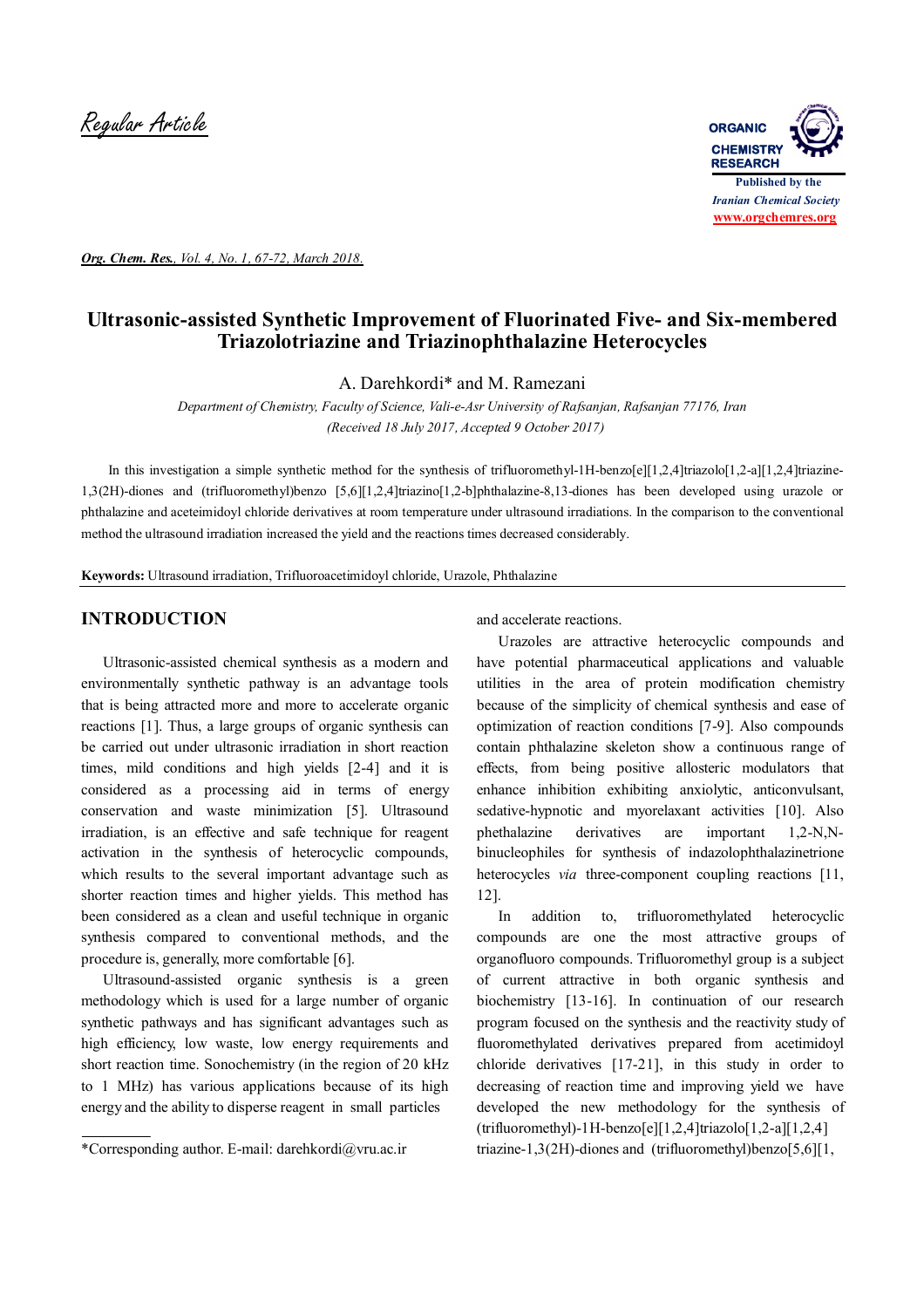Darehkordi & Ramezani/**Org. Chem. Res.**, Vol. 4, No. 1, 67-72, March 2018.



*Scheme 1.* Reactions of imidoyl chloride derivatives with urazole and phthalazine under ultrasound irradiation

2,4]triazino [1,2-b]phthalazine-8,13-diones under ultrasound irradiation (Scheme 1).

 However, in past report, the existence of some drawbacks such as long reaction times, harsh conditions, high temperature have been mentioned [22]. due to the potential pharmaceutical applications and valuable utilities of (trifluoromethyl)-1H-benzotriazolotriazine-diones and (trifluoromethyl)benzotriazinophthalazine diones in the area of protein modification chemistry we decided to synthesis of the these heterocycles under ultrasound irradiation. Clean reactions, excellent yields and short reaction times are some remarkable features of this method.

#### **EXPERIMENTAL**

#### **Apparatus**

 A multiwave ultrasonic generator (Bandlin Sonopuls Gerate-Typ: UW 3200, Germany) equipped with a converter/transducer and titanium oscillator (horn), 12.5 mm in diameter, operating at 45 kHz with a maximum power output of 780 W, was used for the ultrasonic irradiation. The ultrasonic generator automatically adjusted the power level. Melting points were determined on a Melt-Tem II melting point apparatus and are uncorrected. Mass spectra were recorded on an Agillent, 6410 QQQ, LC mass spectrometer (direct injection). Element analyses (CHN) were performed with a EUROVECTOR EuroEA3000 CHNSO analyzer. NMR spectra were recorded on a Bruker model DRX-400 or 300 AVANCE spectrometer (400 MHz) with TMS as

internal standard. IR spectra were obtained on a Thermo scientific, Nicolet is10 FT**-**IR spectrometer.

 **General procedure for the synthesis of 4a-h compounds.** To a solution of the urazole 1 (1 mmol), sodium hydride (2 mmol) in dry acetonitrile (5 ml) was added a solution of aceteimidoyl chloride derivative 3 (1 mmol) in dry acetonitrile (5 ml). The reaction mixture was irradiated with ultrasound for 45-60 min. After completion of the reaction, as indicated by TLC, the solvent was evaporated at reduced pressure; a precipitate formed was washed with n-hexane and was recrystallized from 95% ethanol for compounds 4a-c or was purified by plate chromatography on silica gel (n-Hexane/ethyl acetate 6:2) for compounds 4d-h.

 **General procedure for the synthesis of 4i-4l compounds.** To a solution of the 2,3-dihydrophthalazine-1, 4-dione 2 (1 mmol),  $Et_3N$  (3 mmol) and THF (5 ml) was added a solution of aceteimidoyle chloride derivatives 3 (1 mmol) in THF (5 ml). This reaction mixture was sonicated. The progress of the reaction was monitored by TLC. After completion of the reaction, the solvent was evaporated under reduced pressure and the resulting crude product was purified by plate chromatography on silica gel using hexane-ethyl acetate (6:2), producing the desired products 4i-l, in 80-95% yield.

# **RESULTS AND DISCUSSION**

Our researches were focused on the synthesis of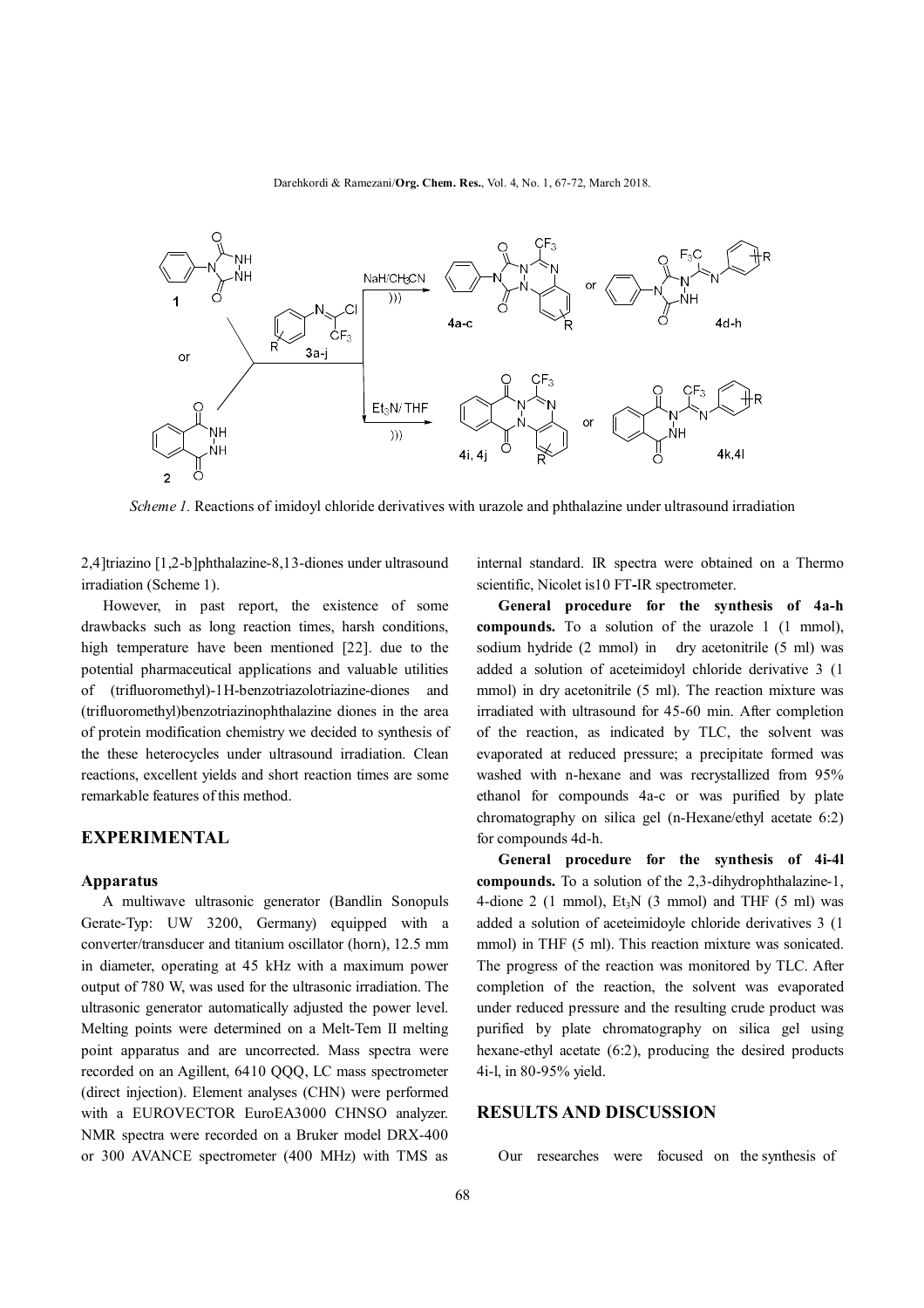Ultrasonic-assisted Synthetic Improvement of Fluorinated/**Org. Chem. Res.**, Vol. 4, No. 1, 67-72, March 2018.

 **Table 1.** Synthesis of Trifluoromethyl-1H-benzo[e][1,2,4]triazolo[1,2-a][1,2,4]triazine-1,3(2H)-diones Under Ultrasound Irradiation 4a-c and Compounds 4d-h a

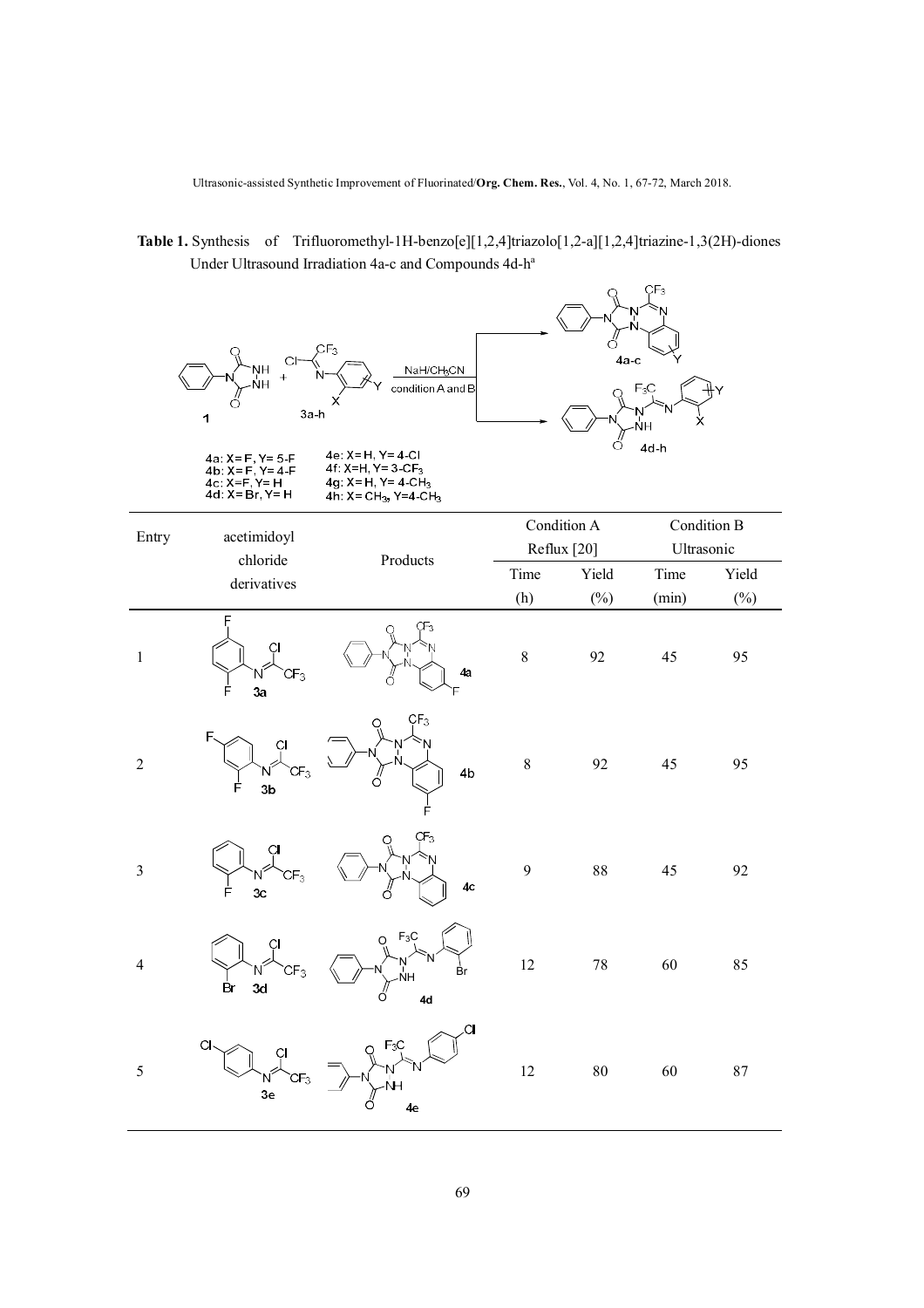#### **Table 1.** Continued





trifluoromethylated heterocyclics under a convenient and easy methods [17-22]. In our studies to find a new method for carried out reactions in clean conditions for a shorter time and higher yields, the effect of ultrasound irradiation in accelerating the reactions drew our attention. Ultrasound irradiation has been established as a significant technique in synthetic organic chemistry, because it has been applied as an efficient energy and heating source for organic reactions [23,24].

 After finding suitable conditions for the synthesis of  $(trifluoromethyl)-1H \quad \text{benzo} [e][1,2,4] \text{triazolo} [1,2-a][1,2,4]$ triazine-1,3(2H)-diones and (trifluoromethyl)benzo[5,6][1, 2,4]triazino[1,2-b]phthalazine-8,13-diones in the previous work [20], we have developed reaction under ultrasound irradiation. This method was examined by the reaction of urazole and several acetimidoyle chlorides [25-27] 3a-h in the presence of NaH in CH<sub>3</sub>CN solvent under ultrasound irradiation and at the reflux conditions (Table 1).

 Also for developing this synthetic methodology, we examined the reaction of phthalazine and some aceteimidoyl chloride derivatives in the presence of  $Et<sub>3</sub>N$  in THF under ultrasonic irradiation at ambient temperature (Table 2). As shown in Tables 1 and 2, in the event that the reactions were carried out under conventional method, the times is longer and the reaction yields is lower. While when the same

reactions were performed in the influence of ultrasonic conditions gave higher yields in shorter reaction times. Generally, the similar effect was seen in all reactions and it was apparent that ultrasound irradiation can accelerate the reaction significantly to reduce the times with high yields. We found that ultrasonic irradiation was very effective and useful in our work, because the products could be synthesized in short time with excellent yields.

 Based on the results of this study, it seems that the ultrasound irradiation improves the reaction time and yield in clean conditions. For more examination of the influence of ultrasound irradiation in this transformation, comparison of the reaction by two methods, reflux conditions and ultrasound irradiation at ambient temperature was preformed (Tables 1 and 2). Using ultrasound irradiation in comparison with reflux conditions is better in both yield and especially in the reaction times. The high yield transformations were carried out without any significant amounts of undesirable byproducts. All the products were characterized by NMR, IR and elemental analyses [20].

#### **CONCLUSIONS**

 It the result we presented an easy and simple procedure for the synthesis of (trifluoromethyl)-1H-benzo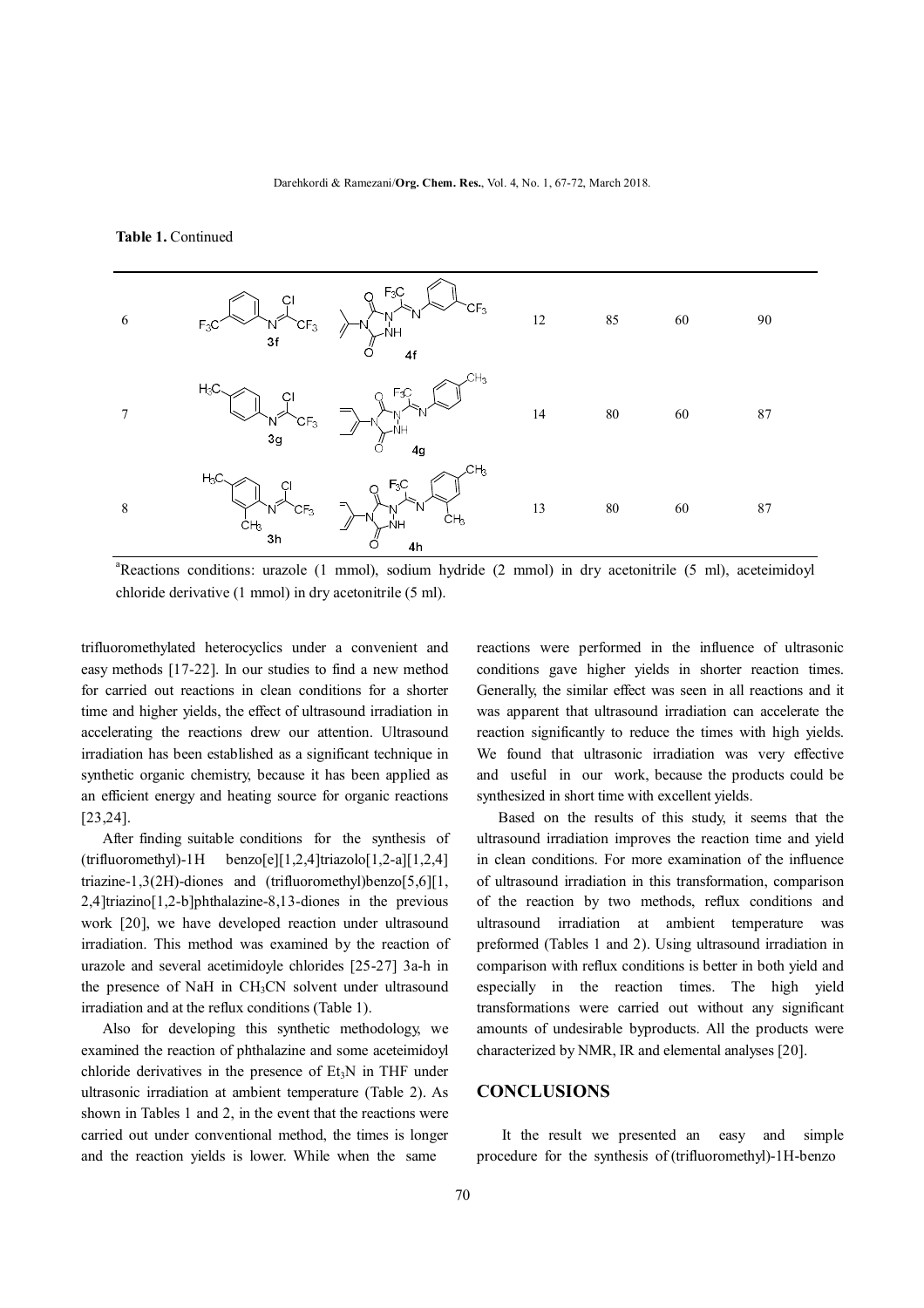Ultrasonic-assisted Synthetic Improvement of Fluorinated/**Org. Chem. Res.**, Vol. 4, No. 1, 67-72, March 2018.

 **Table 2.** Synthesis of (Trifluoromethyl)benzo[5,6][1,2,4] triazino[1,2-b]phthalazine-8,13-diones Under Ultrasound Irradiation 4i, 4j and Compounds  $4k,4l^a$ 

 $\cap$  $CE<sub>2</sub>$ 

|                         | ဝူ<br>NH<br>NH<br>ö<br>$\mathbf{2}$                                       | Et3N/THF<br>$\mathsf{CF}_3$<br>condition A and B<br>3c, 3b, 3i, 3j<br>3c: X= 2-F, Y= H<br>3b: X= 2-F, Y= 4-F<br>3i X= H, Y= 4-NO <sub>2</sub><br>3j: X= 2, Y= 4, 6- diBr | 4i: Y= H     | Ö<br>4i, 4j<br>CF <sub>3</sub><br>ŃΗ<br>$\frac{1}{\circ}$<br>4k,4l<br>4k: $X = H$ , $Y = 4-NO2$ |             |            |  |
|-------------------------|---------------------------------------------------------------------------|--------------------------------------------------------------------------------------------------------------------------------------------------------------------------|--------------|-------------------------------------------------------------------------------------------------|-------------|------------|--|
|                         |                                                                           |                                                                                                                                                                          | $4j:Y = 4-F$ | 41: X= Br, Y= 4, 6- diBr<br>Condition A                                                         | Condition B |            |  |
| Entry                   | Aceteimidoyl<br>chloride derivatives                                      | Products                                                                                                                                                                 |              | Reflux [20]                                                                                     |             | Ultrasonic |  |
|                         |                                                                           |                                                                                                                                                                          | Time         | Yield                                                                                           | Time        | Yield      |  |
|                         |                                                                           |                                                                                                                                                                          | (h)          | $(\%)$                                                                                          | (min)       | $(\%)$     |  |
| $\,1\,$                 | .CI<br>N.<br>CF <sub>3</sub><br>Ė.<br>3 <sub>c</sub>                      | O<br>CF <sub>3</sub><br>ပ္ပ<br>4 <sub>i</sub>                                                                                                                            | 10           | 88                                                                                              | 50          | 92         |  |
| $\overline{2}$          | .CI<br>CF <sub>3</sub><br>F<br>3 <sub>b</sub>                             | CF <sub>3</sub><br>O<br>Ö<br>4j                                                                                                                                          | 9            | 90                                                                                              | 50          | 95         |  |
| $\overline{\mathbf{3}}$ | CI<br>$\dot{\text{c}}$ <sub>5</sub><br>O <sub>2</sub> N<br>3 <sub>i</sub> | NO <sub>2</sub><br>ÇF <sub>3</sub><br>NΗ<br>4k<br>ő                                                                                                                      | 12           | 76                                                                                              | 60          | 80         |  |
| $\overline{4}$          | Br<br>.CI<br>CF <sub>3</sub><br>Br<br>Br<br>3j                            | Br<br>Br<br>CF <sub>3</sub><br>ဝူ<br>Ņ<br>N<br>NH<br>Br<br>$\mathbf{4}$<br>ပ္ပိ                                                                                          | 12           | $80\,$                                                                                          | 60          | 85         |  |

<sup>a</sup>Reaction conditions: 2,3-dihydrophthalazine-1,4-dione (1 mmol), Et<sub>3</sub>N (3 mmol) and THF (5 ml) was added a solution of aceteimidoyle chloride derivatives (1 mmol) in THF (5 ml).

 $[e][1,2,4]$ triazolo $[1,2-a][1,2,4]$ triazine-1,3(2H)-diones and (trifluoromethyl) benzo[5,6][1,2,4]triazino[1,2-b]phthalazine-8,13-diones derivatives using ultrasound irradiation.

Besides using a small amount of solvents, shorter reaction times, clean reaction and excellent yield are other advantage of this method.